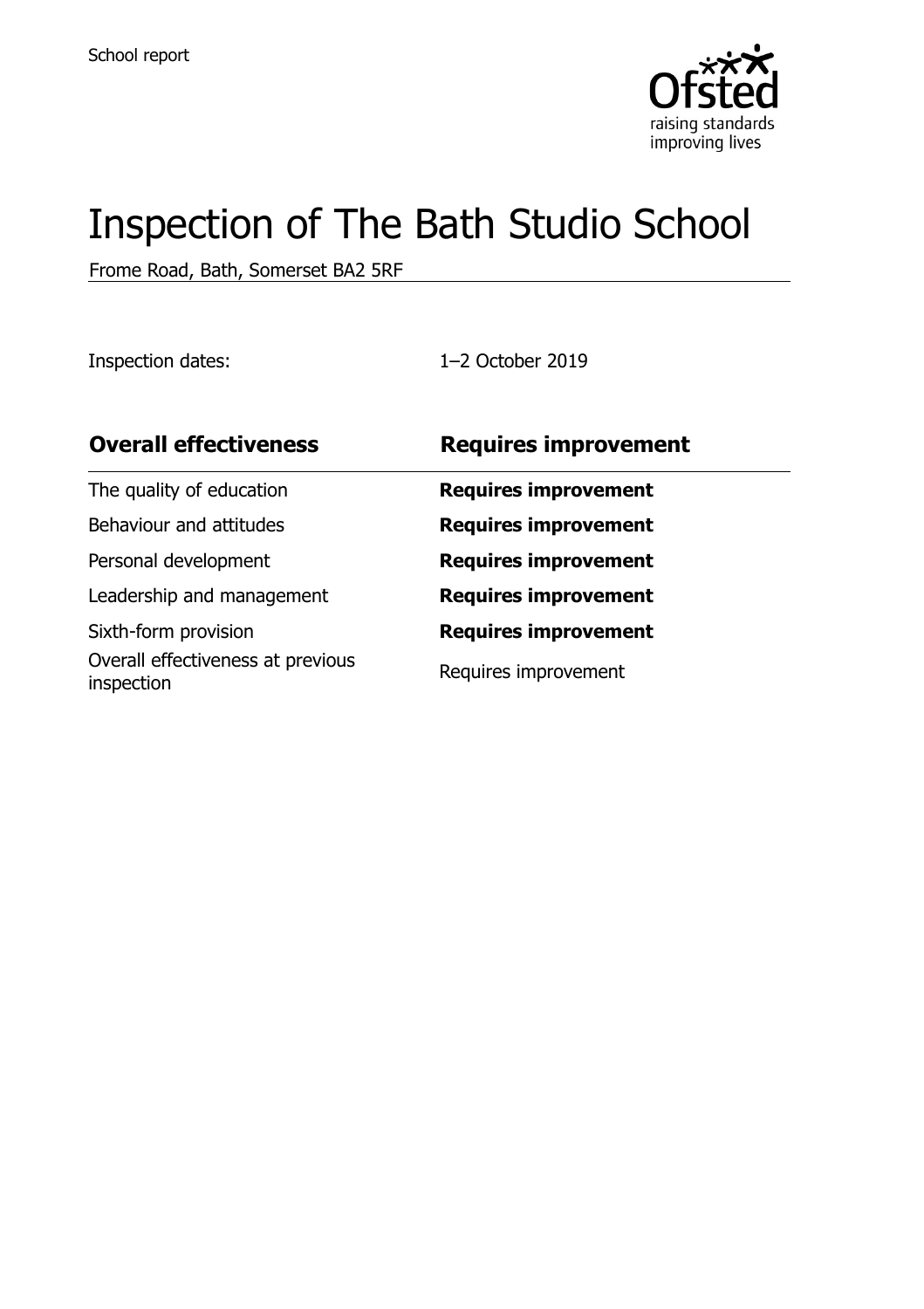

## **What is it like to attend this school?**

The headteacher has high expectations of staff and pupils. He is a very good role model. Despite the imminent closure, he is providing the best education possible for pupils so that they have a good start to their next steps in life. Pupils and staff recognise the strength of the headteacher and find him a reliable support in difficult times.

The school offers a unique curriculum. Teaching in the specialist subjects, such as photography and graphics, is of a very high standard. This is not the same for core subjects. Too few pupils succeed in English and mathematics.

Pupils are safe in the school. They understand how to keep themselves safe and are aware of the dangers of the internet and social media. Bullying is rare and dealt with effectively on the few occasions when it happens.

Leaders do not offer enough physical activities and enrichment for pupils. Pupils do not understand democracy and the importance of equality in society. They do not reflect on important cultural issues. Many pupils struggle to explain their views as they do not have enough opportunities to discuss and debate.

#### **What does the school do well and what does it need to do better?**

The multi-academy trust (MAT) is supporting the school financially through its final year. Leaders of the MAT are sensitive to the situation of the school. They do not burden staff with unnecessary paperwork. They know that their role is to guide and support, and they are doing this with care and consideration.

Pupils studying the specialist subjects achieve well. Pupils engage positively with their learning. They use technical equipment expertly. Teachers and pupils respect each other's ideas. As a result, individual pupils develop their talent quickly and skilfully.

The teaching of English and mathematics in key stage 4 is not strong. Although school leaders have been monitoring and supporting teachers, they have not checked the teaching well enough. In English, pupils' learning jumps from one type of writing to another too quickly. Teaching does not ensure that pupils understand enough before moving on. In mathematics, there has not been enough vigilance at the start of term about what is being taught.

Most pupils behave well in school and show respect for each other and staff. The headteacher introduced new behaviour expectations last year. Sometimes, teachers do not use the guidelines or challenge pupils who are off task. When this happens, pupils remain disengaged and do not learn.

Pupils with special educational needs and/or disabilities (SEND) make good progress. Leaders understand their needs. Some disadvantaged pupils do not make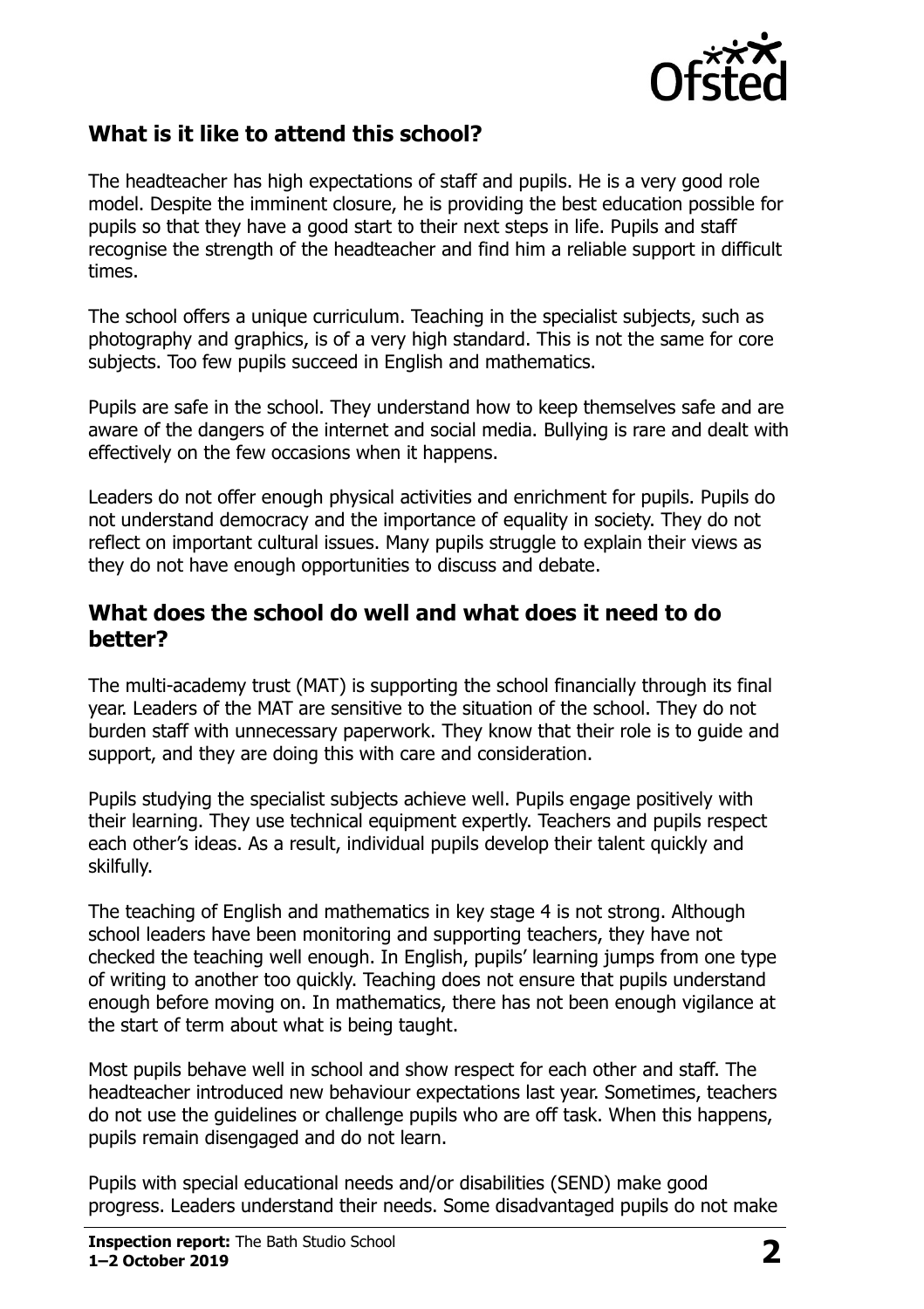

enough progress as leaders have not identified their specific issues. The pupil premium funding is not always spent wisely.

There are still too many pupils who arrive late to school or do not attend regularly. The attendance officer is vigilant in making sure the most vulnerable pupils are safe when they are not able to attend. However, too few teachers challenge pupils about lateness, so the habit continues.

Pupils receive effective careers guidance. Most pupils in key stages 4 and 5 have been on work experience to industries related to digital media. This has provided them with useful experiences about potential careers.

Visiting speakers and leaders took assemblies last year to enhance pupils' personal development. Many speakers were from the media industry and provided useful information about careers. However, the lack of planning meant that important aspects of pupils' personal development were missing, such as greater awareness of diversity and differences. Currently, teachers are not making good use of tutor time. Pupils are not taught anything worthwhile in this slot.

Students in the sixth form are very well supported. Teachers are highly skilled in the specialist subjects. With fewer students in each group, teachers regularly provide detailed guidance about how to improve work. Students respond well and show a desire to succeed. Consequently, many students produce work of a high standard. In graphics, students are working at industry level already. Most students find suitable placements at university, or industrial training, when they leave.

### **Safeguarding**

The arrangements for safeguarding are effective.

Staff are vigilant in noticing any signs of concern regarding vulnerable pupils. They understand the requirement to inform safeguarding leaders immediately so that necessary steps can be taken to protect pupils.

The site is secure, and pupils are safe. This is important as the site is shared with other schools and there are times of tension between a few pupils.

Leaders check recruitment procedures thoroughly. They work well with local agencies, such as the police, to make sure pupils receive the right messages and stay safe.

## **What does the school need to do to improve?**

## **(Information for the school and appropriate authority)**

■ Although leaders have provided training and support to teachers in English and mathematics, pupils are not yet receiving an adequate curriculum. Leaders need to ensure that the curriculum in these subjects is sequenced effectively so that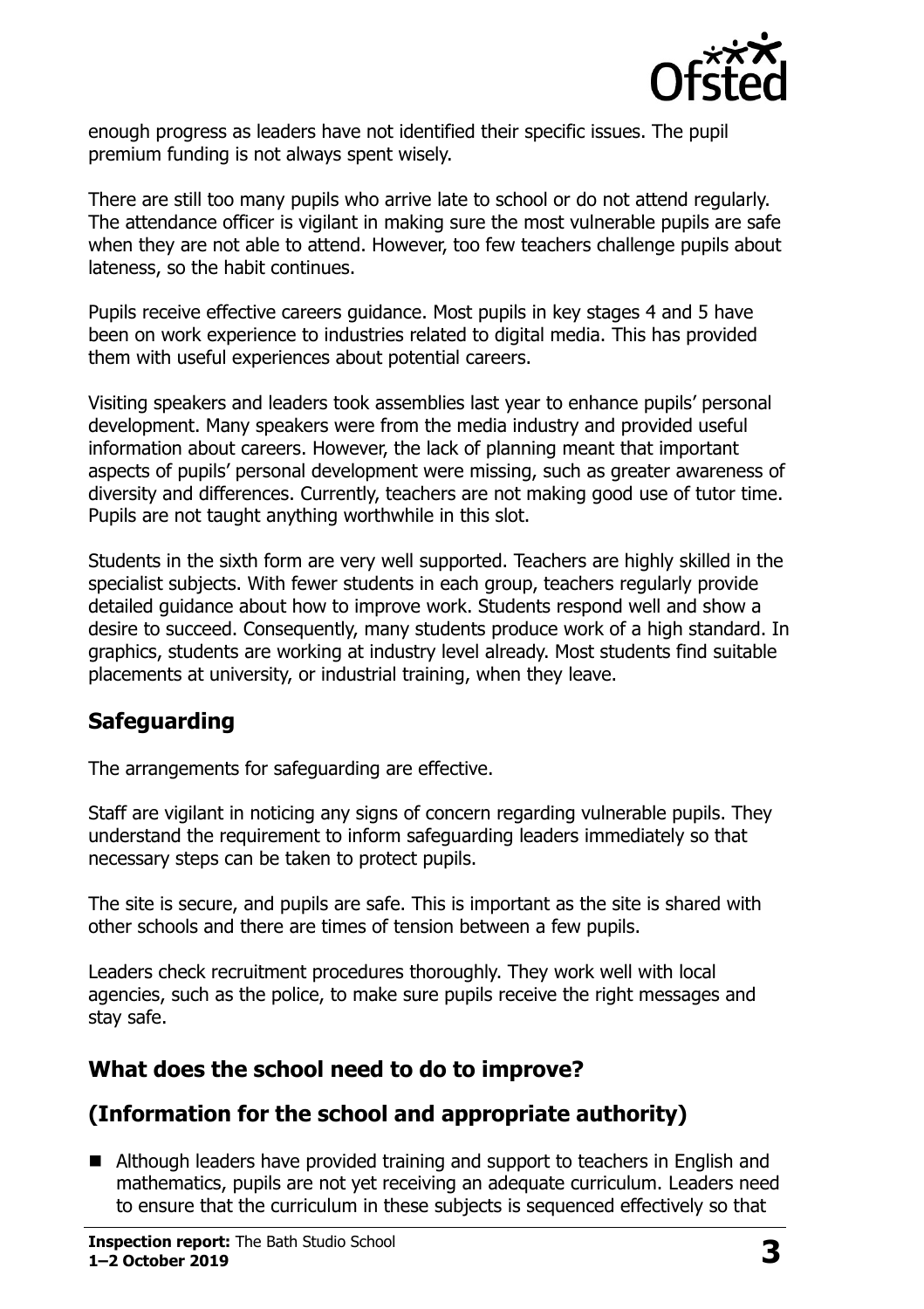

pupils can build on prior learning and remember more.

- Many pupils in key stage 4 have weak literacy skills in reading and communicating orally. Leaders are keen to provide a reading programme in tutor time. Leaders must ensure that it is done in a way that will engage pupils and improve their vocabulary. In addition, pupils need to be given opportunities to discuss and debate their reading.
- Over time, too many pupils have failed to attend school regularly. Leaders must remain vigilant in their efforts to change previous poor habits of pupils and parents and carers. Thresholds for challenging pupils' non-attendance need to be higher so that attendance improves, and persistent absence decreases.
- Leaders provide effective careers quidance for pupils but are less proactive in promoting other aspects of pupils' personal development. Leaders must ensure that pupils have a diverse range of enrichment activities so that they understand more about British values and have a spiritual and cultural awareness of life in the 21st century.

#### **How can I feed back my views?**

You can use [Ofsted Parent View](http://parentview.ofsted.gov.uk/) to give Ofsted your opinion on your child's school, or to find out what other parents and carers think. We use Ofsted Parent View information when deciding which schools to inspect, when to inspect them and as part of their inspection.

The Department for Education has further quidance on how to complain about a school.

If you're not happy with the inspection or the report, you can [complain to Ofsted.](http://www.gov.uk/complain-ofsted-report)

#### **Further information**

You can search for [published performance information](http://www.compare-school-performance.service.gov.uk/) about the school.

In the report, '[disadvantaged pupils](http://www.gov.uk/guidance/pupil-premium-information-for-schools-and-alternative-provision-settings)' refers to those pupils who attract government pupil premium funding: pupils claiming free school meals at any point in the last six years and pupils in care or who left care through adoption or another formal route.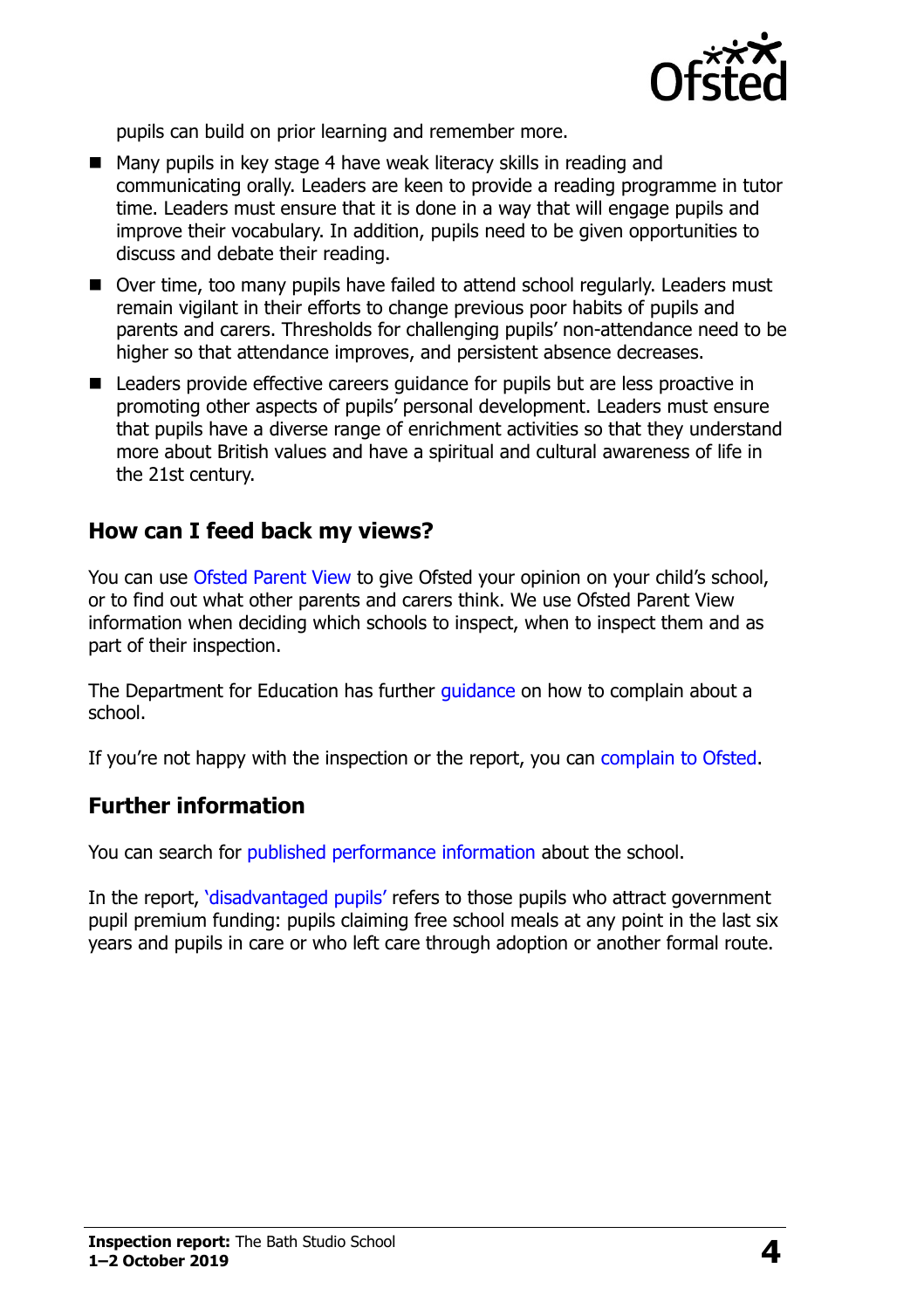

### **School details**

| Unique reference number                            | 140944                               |
|----------------------------------------------------|--------------------------------------|
| <b>Local authority</b>                             | Bath and North East Somerset Council |
| <b>Inspection number</b>                           | 10111484                             |
| <b>Type of school</b>                              | Secondary                            |
| <b>School category</b>                             | Studio school                        |
| Age range of pupils                                | 14 to 19                             |
| <b>Gender of pupils</b>                            | Mixed                                |
| <b>Gender of pupils in sixth-form</b><br>provision | Mixed                                |
| Number of pupils on the school roll                | 49                                   |
| Of which, number on roll in the<br>sixth form      | 18                                   |
| <b>Appropriate authority</b>                       | Board of trustees                    |
| <b>Chair of trust</b>                              | Malcolm Broad                        |
| <b>Headteacher</b>                                 | Peter Headeach                       |
| Website                                            | www.thebathstudioschool.org.uk       |
| Date of previous inspection                        | 26 April 2017                        |

## **Information about this school**

- A new headteacher was appointed in September 2018.
- The school is closing in July 2020.
- The school is part of the Wellsway Multi-Academy Trust.

### **Information about this inspection**

We carried out this inspection under section 5 of the Education Act 2005.

- **Inspectors visited lessons with the headteacher.**
- **Inspectors looked at pupils' work and spoke with pupils in groups and informally.**
- Meetings were held with the headteacher, senior and curriculum leaders, teachers and the secondary director of the MAT.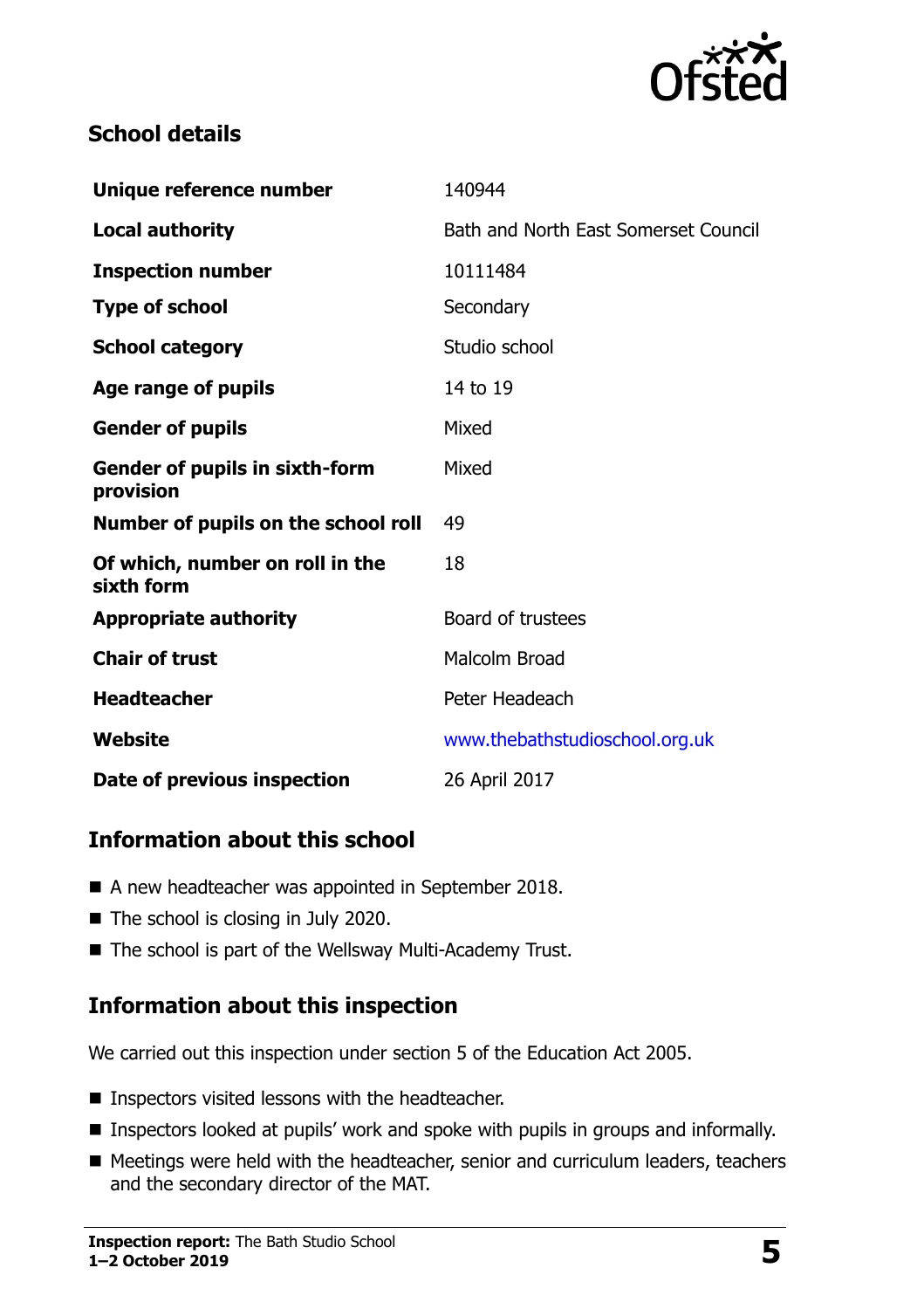

- Documentary and other types of information were evaluated, including evidence relating to safeguarding.
- **Inspectors took account of the one response and one comment on the online** Parent View survey and the eight responses to the online pupil survey.
- **English, mathematics, graphics, photography, creative media and games design** were considered as part of this inspection.

#### **Inspection team**

Kathy Maddocks, lead inspector Her Majesty's Inspector

Alun Maddocks **Ofsted Inspector**